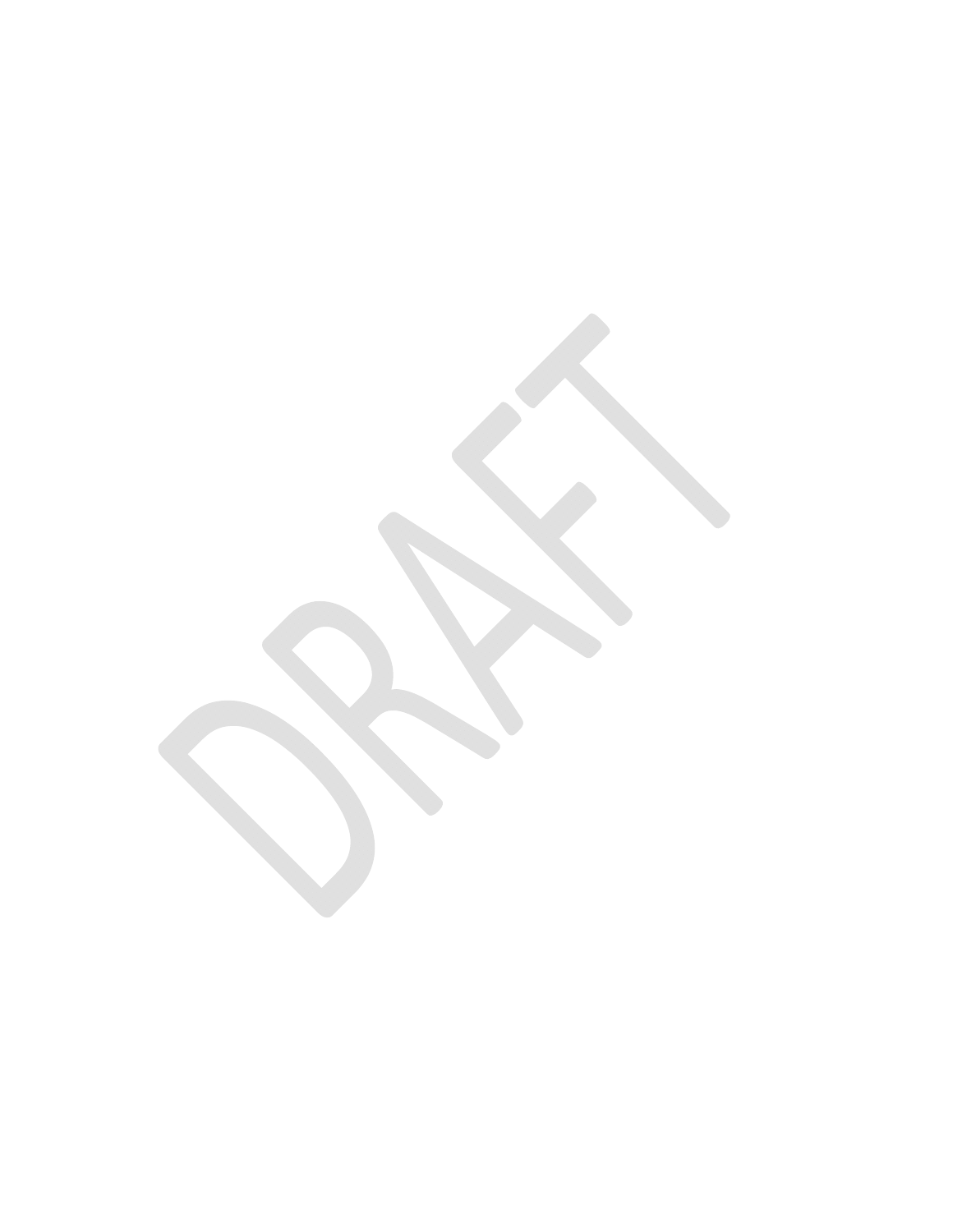# **EXECUTIVE SUMMARY**

### **Stock**

The stock boundary for the 2007 Chilipepper Rockfish assessment, and for this update, is the U.S./Mexico border in the south, to the Columbia River in the north.

# **Catches**

Chilipepper Rockfish have long been one of the most important targets of California commercial rockfish fisheries (including trawl, hook and line and setnet gears), and a fairly important component of recreational fisheries, with total catches ranging from 2500 to 3500 tons from the mid-1970s through the early 1990s. However, since the mid-1990s catches have been greatly reduced as a consequence of trip limit reductions and area closures implemented to reduce catches and rebuild populations of overfished species, particularly Bocaccio and Canary Rockfish, which often co-occur with Chilipepper. Over the past five years, catches have averaged approximately 350 tons per year, primarily from bottom trawl fisheries (Figure E1).



Figure E1: Catches by fishery for Chilipepper rockfish over the past 120 years

## **Data and Assessment**

The 2015 Chilipepper update maintains the same fundamental model structure as the 2007 assessment. New estimates of historical catch data from catch reconstructions were included in the model. Commercial and recreational age and length composition data from 2007-2014, as well as a revised NWFSC bottom trawl survey index, and a revised pelagic juvenile survey abundance index (as an indicator of year class strength) were included in the update. Age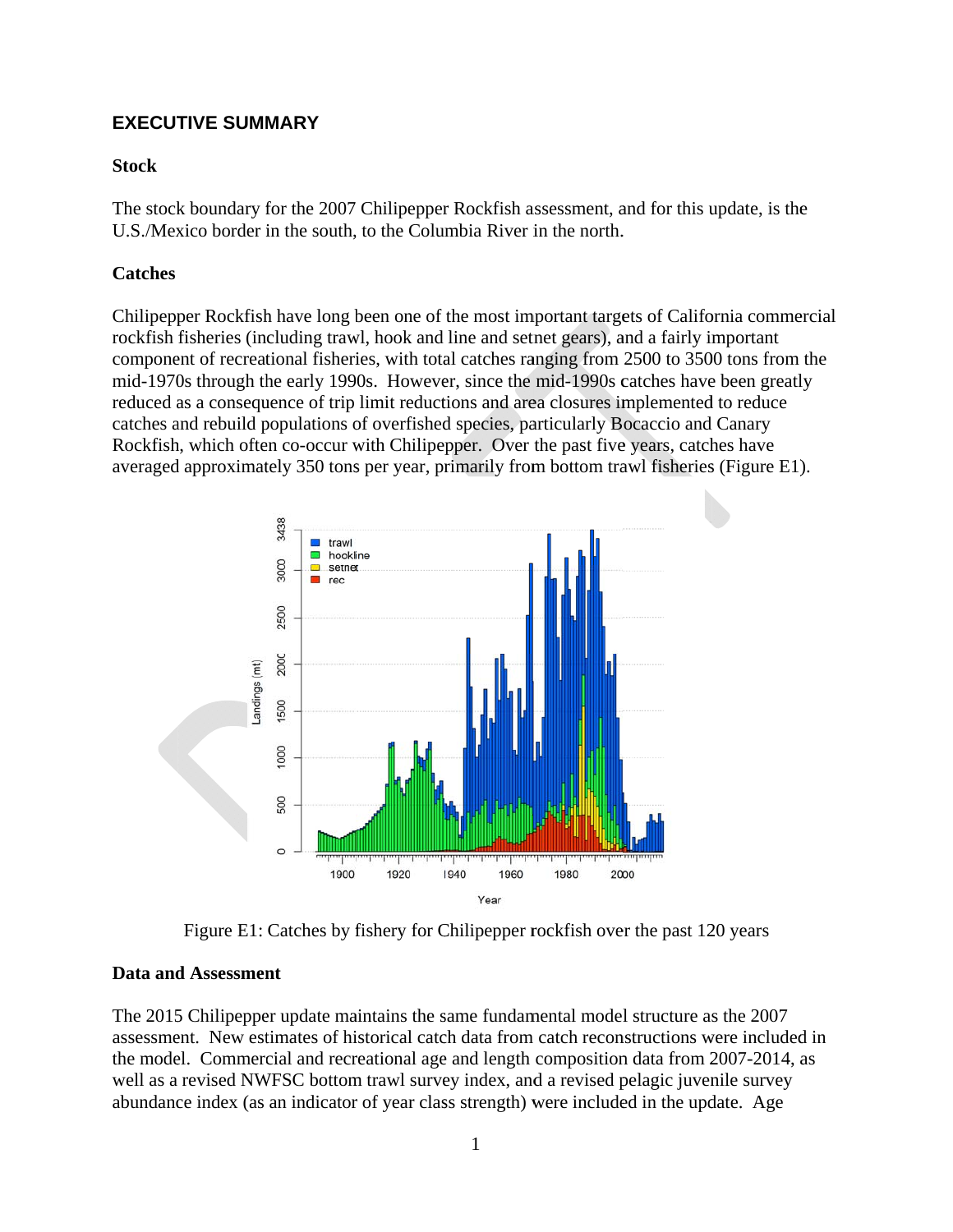composition data not available in 2007, primarily from bottom trawl surveys, were included. Some refinements to life history data (relative fecundity, maturity relationship) were also made. Most data revisions or additions had some influence on model estimates of stock status, but very few resulted in substantive changes to the model estimate of relative stock status. Steepness remains fixed at the point estimate used in the 2007 stock assessment.

#### **Stock Spawning Output and Depletion**

As a result of updating the fecundity relationship, spawning output is now reported in the 1000s of larvae produced, rather than spawning stock biomass. For the executive summary, relative depletion (larvae produced relative to the mean estimated unfished level of larvae produced) is reported. Since the strong 1999 year class, abundance has increased to above target levels.

|      | Spawning<br>Output (millions) | CV<br>Spawning | Summary<br><b>Biomass</b> |           |
|------|-------------------------------|----------------|---------------------------|-----------|
|      | larvae)                       | Output         | $(aq e 1+)$               | Depletion |
| 2005 | 4177                          | 0.146          | 53433                     | 0.5931    |
| 2006 | 4484                          | 0.146          | 53414                     | 0.6367    |
| 2007 | 4621                          | 0.146          | 51654                     | 0.6561    |
| 2008 | 4601                          | 0.146          | 50607                     | 0.6534    |
| 2009 | 4459                          | 0.145          | 51073                     | 0.6331    |
| 2010 | 4259                          | 0.146          | 50379                     | 0.6048    |
| 2011 | 4041                          | 0.147          | 48390                     | 0.5738    |
| 2012 | 4000                          | 0.147          | 48726                     | 0.568     |
| 2013 | 4163                          | 0.148          | 35349                     | 0.5911    |
| 2014 | 4351                          | 0.151          | 35168                     | 0.6178    |
| 2015 | 4502                          | 0.153          | 35039                     | 0.6393    |

Table E1: Spawning output, summary biomass and depletion for the base model in 2015



Figure E2: Spawning output (larvae, in 1000s) with approximate 95% confidence intervals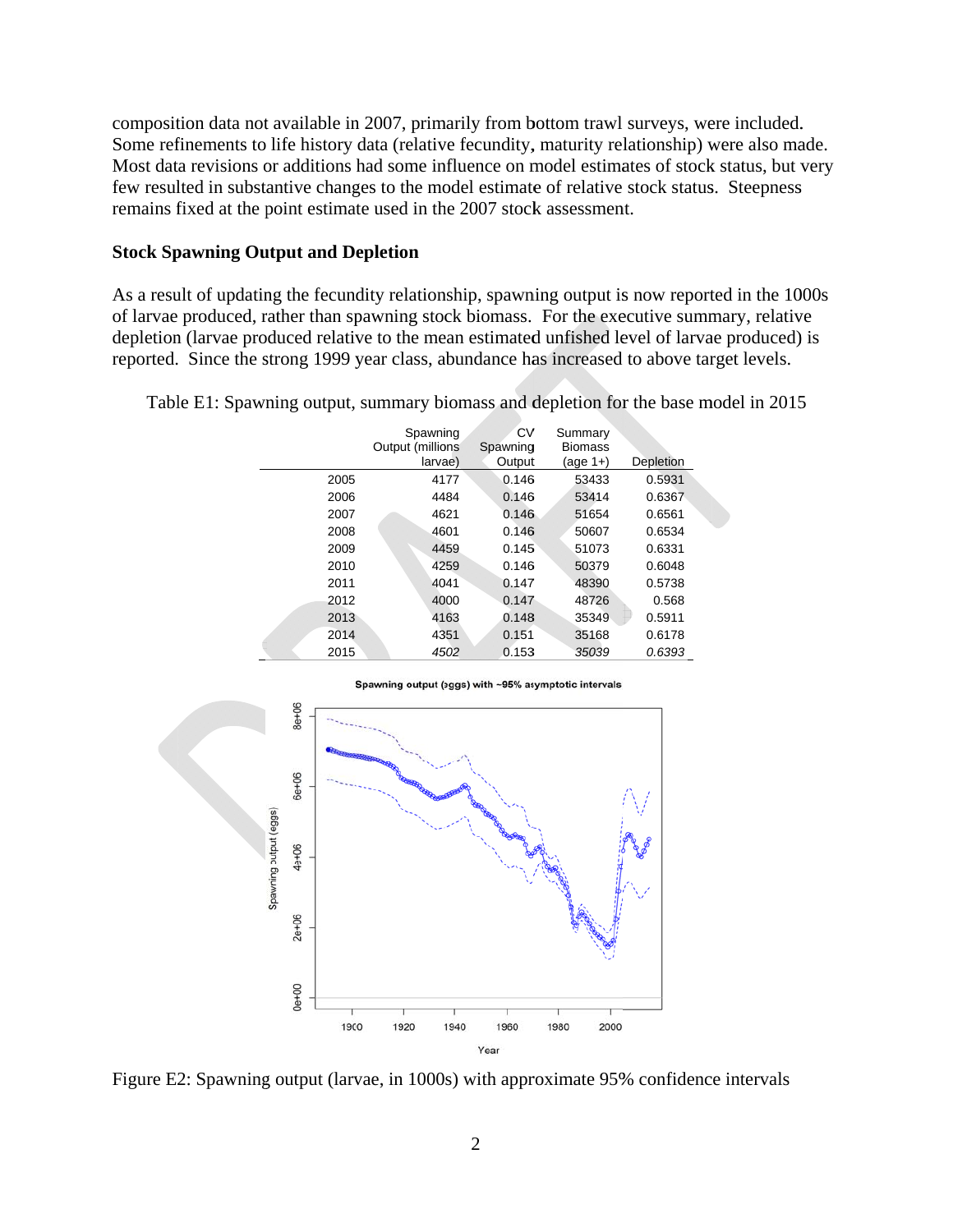#### **Recruitment**

Recruitment for Chilipepper Rockfish is highly variable, with a small number of year classes tending to dominate the catch in any given fishery or region. As age and length data are only available for the late 1970s onward, estimates of year class strength are most informative from the 1970s to the present. The 1984 and 1999 year classes were among the strongest in that time period, however several very strong year classes have been observed in recent years (2009-2010, 2013-2014) and are already leading to a fast rate of increase in abundance and larval production.

|      | Recruitment<br>(1000s) | CV<br>Recruitment |
|------|------------------------|-------------------|
| 2005 | 3745                   | 0.37              |
| 2006 | 4566                   | 0.35              |
| 2007 | 14433                  | 0.24              |
| 2008 | 12824                  | 0.27              |
| 2009 | 88159                  | 0.18              |
| 2010 | 61167                  | 0.21              |
| 2011 | 13824                  | 0.32              |
| 2012 | 17857                  | 0.32              |
| 2013 | 47280                  | 0.31              |
| 2014 | 69631                  | 0.77              |
| 2015 | 37736                  | 1.00              |
|      |                        |                   |

Table E2: Recruitment estimates and CV of recruitment estimates for the base model



Age-0 recruits (1,000s)

Figure E3: Recruitment estimates for the base model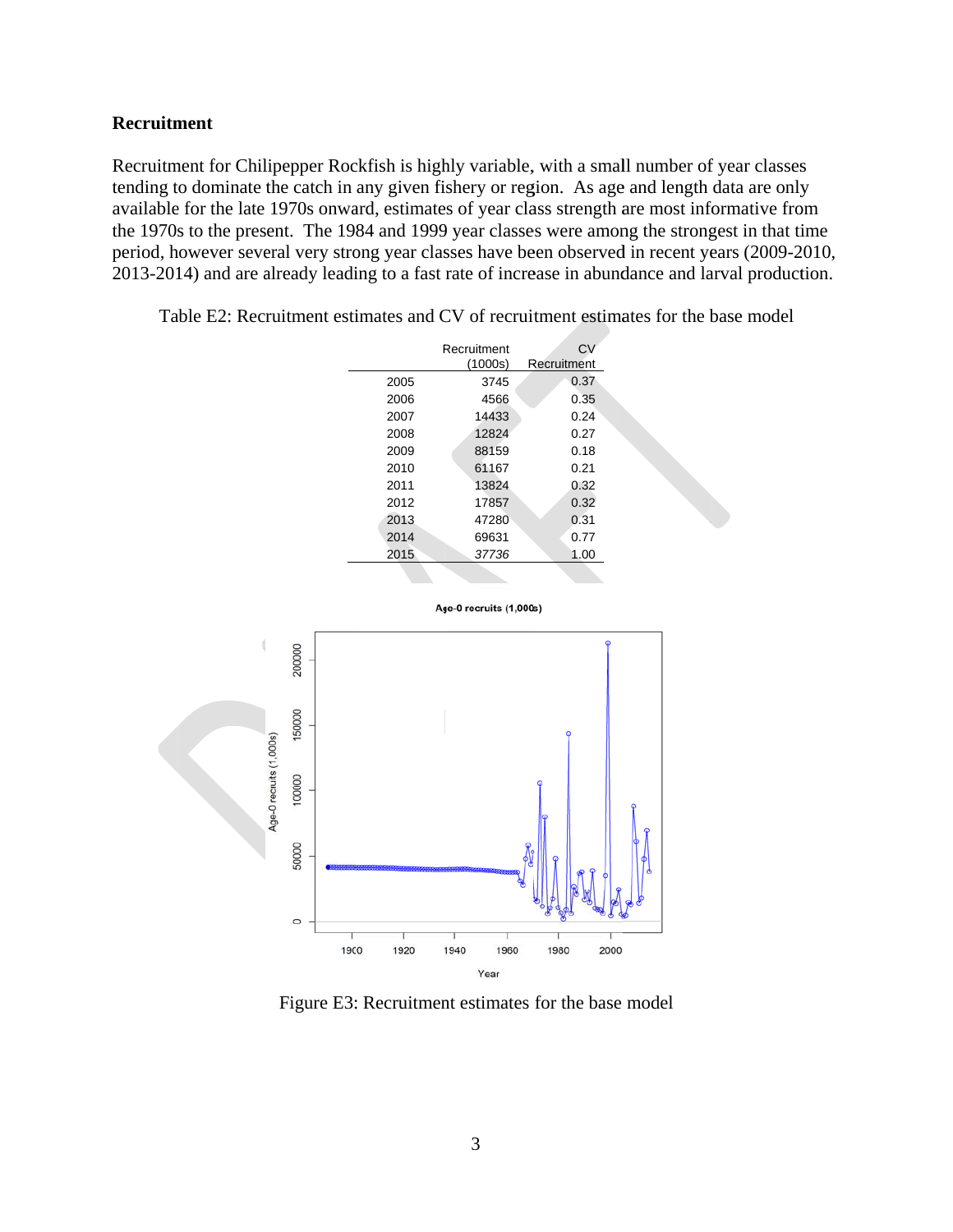### **Reference Points**

Reference points, including estiates of yield under target SPR and relative biomass target levels, are reported in Table E3. The model estimated an unfished larval production (spawning biomass) (SSB0) 7.04 billion larvae (labeled as eggs in figures), an unfished summary biomass of 54,491 tons, and a 2015 larval output of 4.5 billion larvae, which results in a relative depletion estimate of 63.9% (of the unfished spawning output). The summary biomass for 2015 was 35,039 tons, corresponding to 69.5% of the estimated unfished summary biomass. Estimates of equilibrium yields in the 2015 base mode, which range from 2113 to 2165 metric tons (depending on whether SPR, SSB or MSY reference was used to estimate) are highly consistent with those from the 2007 assessment (2099 to 2165 metric tons).

|                                | Estimate |                  | St.Dev | Lower $~-95\%$<br>СL |            | Upper $~-95\%$<br>СL |
|--------------------------------|----------|------------------|--------|----------------------|------------|----------------------|
| SSB Unfished (millions larvae) | 7041     |                  | 436    | 6605                 |            | 7477                 |
| SmryBio_Unfished               | 54491    |                  | 3375   |                      | 51116      | 57866                |
| Recr Unfished                  | 41750    |                  | 2585   |                      | 39165      |                      |
|                                |          |                  |        |                      |            |                      |
|                                | Yield    | <b>Depletion</b> |        | <b>SSB</b>           | <b>SPR</b> | F                    |
| <b>Btarget</b>                 | 2133     | 0.400            |        | 2816                 | 0.485      | 0.082                |
| <b>SPR</b> target              | 2113     | 0.420            |        | 2958                 | 0.500      | 0.077                |
| MSY                            | 2165     | 0.339            |        | 2390                 | 0.438      | 0.095                |

### Table E3: Reference Points for the 2015 Base Model

#### **Exploitation Status and Management Performance**

Since 2005, total catches have been well below the established ABC/OY(pre-2011) and ACL/OFL (post 2010) levels, and SPR and exploitation rates have been correspondingly low through this period.

|  |  | Table E4: Exploitation status and Management Performance, 2005-2016 |  |
|--|--|---------------------------------------------------------------------|--|
|  |  |                                                                     |  |

|      | OFL (ABC<br>prior to<br>2011, south<br>40 10 only<br>from 2011<br>onward) | ACL (OY<br>prior 2011)<br>south of 40<br>10 only from<br>2011<br>onward | Chilipepper<br>contribution<br>to minor<br>shelf rock<br>north (OFL),<br>2011<br>onward | <b>Total Catch</b> | Catch as %<br>of combined<br>OFL | <b>SPR</b> | Exploitation<br>Rate |
|------|---------------------------------------------------------------------------|-------------------------------------------------------------------------|-----------------------------------------------------------------------------------------|--------------------|----------------------------------|------------|----------------------|
| 2005 | 2,700                                                                     | 2,000                                                                   |                                                                                         | 85                 | 0.03                             | 0.978      | 0.001                |
| 2006 | 2,700                                                                     | 2,000                                                                   |                                                                                         | 126                | 0.05                             | 0.969      | 0.002                |
| 2007 | 2,700                                                                     | 2,000                                                                   |                                                                                         | 137                | 0.05                             | 0.966      | 0.002                |
| 2008 | 2,700                                                                     | 2,000                                                                   |                                                                                         | 148                | 0.05                             | 0.963      | 0.002                |
| 2009 | 3,037                                                                     | 2885                                                                    |                                                                                         | 318                | 0.10                             | 0.921      | 0.006                |
| 2010 | 2,576                                                                     | 2,447                                                                   |                                                                                         | 397                | 0.15                             | 0.896      | 0.007                |
| 2011 | 2,073                                                                     | 1,981                                                                   | 156                                                                                     | 331                | 0.16                             | 0.905      | 0.006                |
| 2012 | 1,872                                                                     | 1,789                                                                   | 140.9                                                                                   | 307                | 0.16                             | 0.905      | 0.006                |
| 2013 | 1768                                                                      | 1,690                                                                   | 133.1                                                                                   | 405                | 0.23                             | 0.869      | 0.011                |
| 2014 | 1722                                                                      | 1,647                                                                   | 129.6                                                                                   | 325                | 0.19                             | 0.888      | 0.009                |
| 2015 | 1,703                                                                     | 1,628                                                                   | 129.6                                                                                   |                    |                                  |            |                      |
| 2016 | 1,694                                                                     | 1,619                                                                   | 129.6                                                                                   |                    |                                  |            |                      |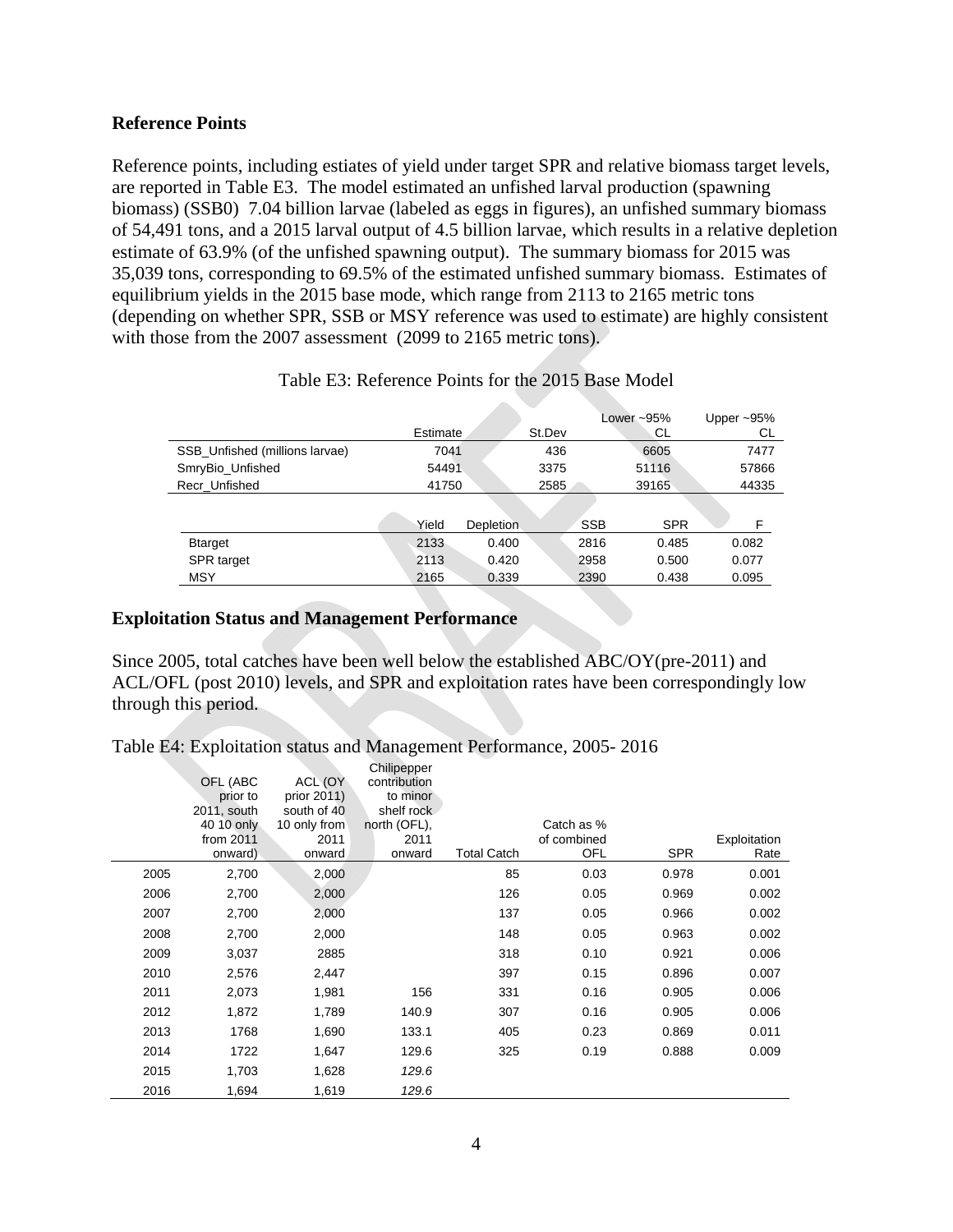

Fig ure E4: Mo del estimate d Spawning Potential R atio (SPR)



Spawning depletion with ~95% asymptotic intervals

Figure E5: Depletion estimate with reference points and approximate 95% confidence intervals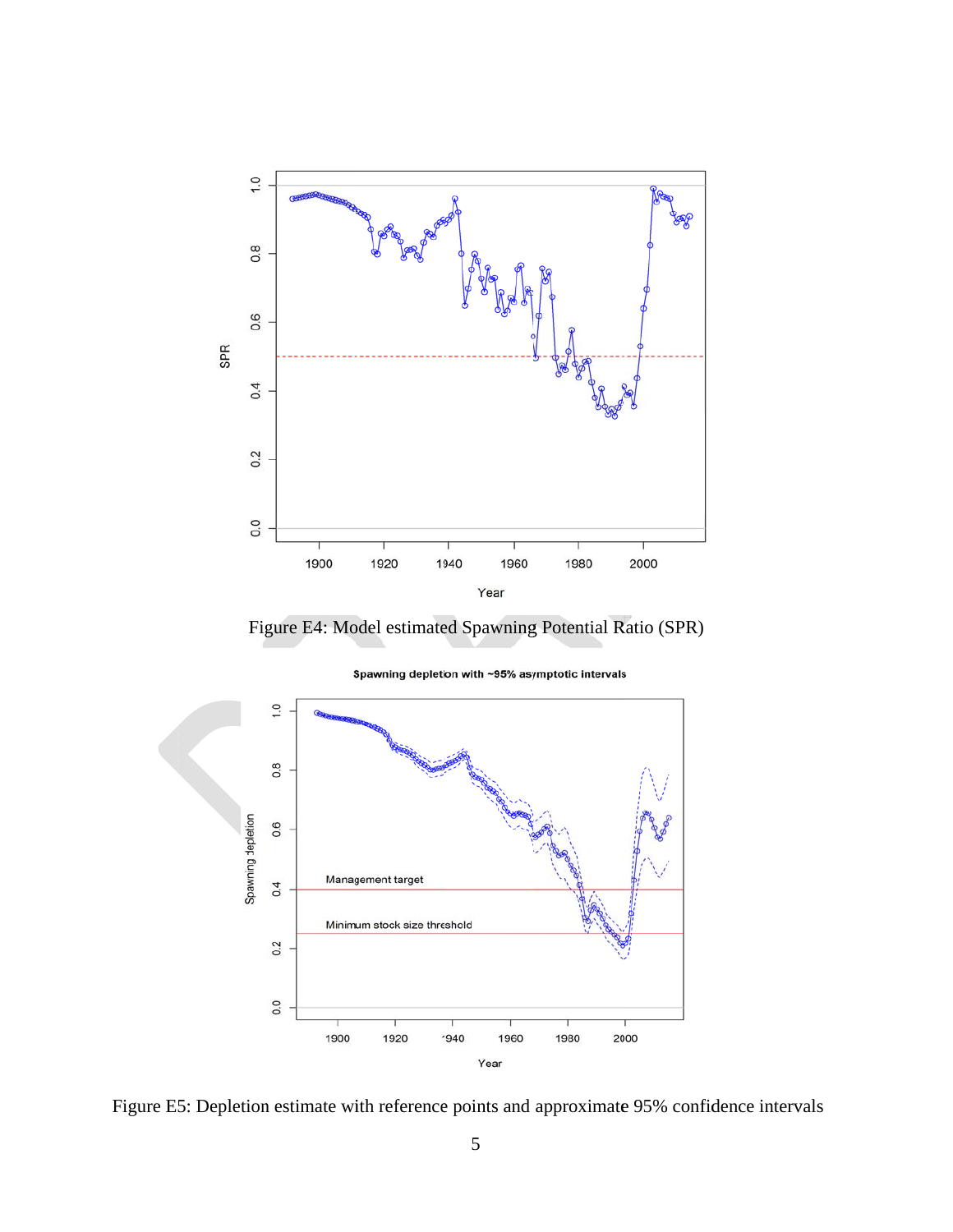### **Forecast**

As the current spawning output is above target levels, catches have been below target levels, and several strong year classes are contributing to a forecast for high biomass, the forecast ACL and OFL levels (for 2017 onward, assuming 2015-2016 catches are achieved as adopted for that management cycle) are greater than the equilibrium catch levels reported in Table E5.

|      | Base model<br><b>ACL</b> catches<br>existing 2015-<br>16) | Base model<br><b>OFL</b> catches<br>(existing 2015-<br>16) | Depletion<br>(assuming<br>ACL) |
|------|-----------------------------------------------------------|------------------------------------------------------------|--------------------------------|
| 2015 | 1758                                                      | 1833                                                       | 0.64                           |
| 2016 | 1749                                                      | 1824                                                       | 0.62                           |
| 2017 | 2803                                                      | 2932                                                       | 0.62                           |
| 2018 | 2707                                                      | 2820                                                       | 0.6                            |
| 2019 | 2671                                                      | 2773                                                       | 0.58                           |
| 2020 | 2635                                                      | 2727                                                       | 0.57                           |
| 2021 | 2583                                                      | 2666                                                       | 0.55                           |
| 2022 | 2521                                                      | 2595                                                       | 0.54                           |
| 2023 | 2457                                                      | 2525                                                       | 0.52                           |
| 2024 | 2397                                                      | 2458                                                       | 0.51                           |
| 2025 | 2343                                                      | 2399                                                       | 0.5                            |
| 2026 | 2294                                                      | 2346                                                       | 0.49                           |

Table E5: Base model estimates of 2017-2026 ACL and OFL levels, assuming 2015-16 catches are achieved at set ACL levels

alla.

### **Unresolved Problems and Major Uncertainties**

A number of technical issues discussed in the review of the 2007 model have not yet been resolved in this update (as resolution will require changes to model structure outside of the terms of reference for assessment updates). These include how weightings were assigned for length and age composition data, how the time varying growth is estimated, the length bin structure, and selectivity parameterization issues for both fisheries and fishery independent surveys. Steepness remains a key uncertainty, interestingly when profiled or estimated with a prior, the model has a slightly better fit with lower steepness values (approximately 0.4), in contrast to the results of the 2007 model, which had a better fit with higher steepness values.

### **Decision Table**

The decision table follows the 2007 assessment format, with the two alternative states of nature equating to low (steepness set to 0.34) and high (steepness set to 0.81) productivity assumptions. Catches are based on either the status quo for the "low" catch scenario (average catch over the past 5 years), on the adopted 2015-2016 ACLs and forecast 2017-2026 ACLs for the moderate catch level, and the combined 2015-2016 ACLs and forecast 2017-2026 OFLs for the "high" catch level. As Chilipepper is considered a category 1 stock with a  $P^* = 0.45$  in recent years (translating to a 4.4% buffer for the ACL to be set below the OFL), the difference between ACL and OFL catch streams is not terribly large. Recent year average catch seems a good low end